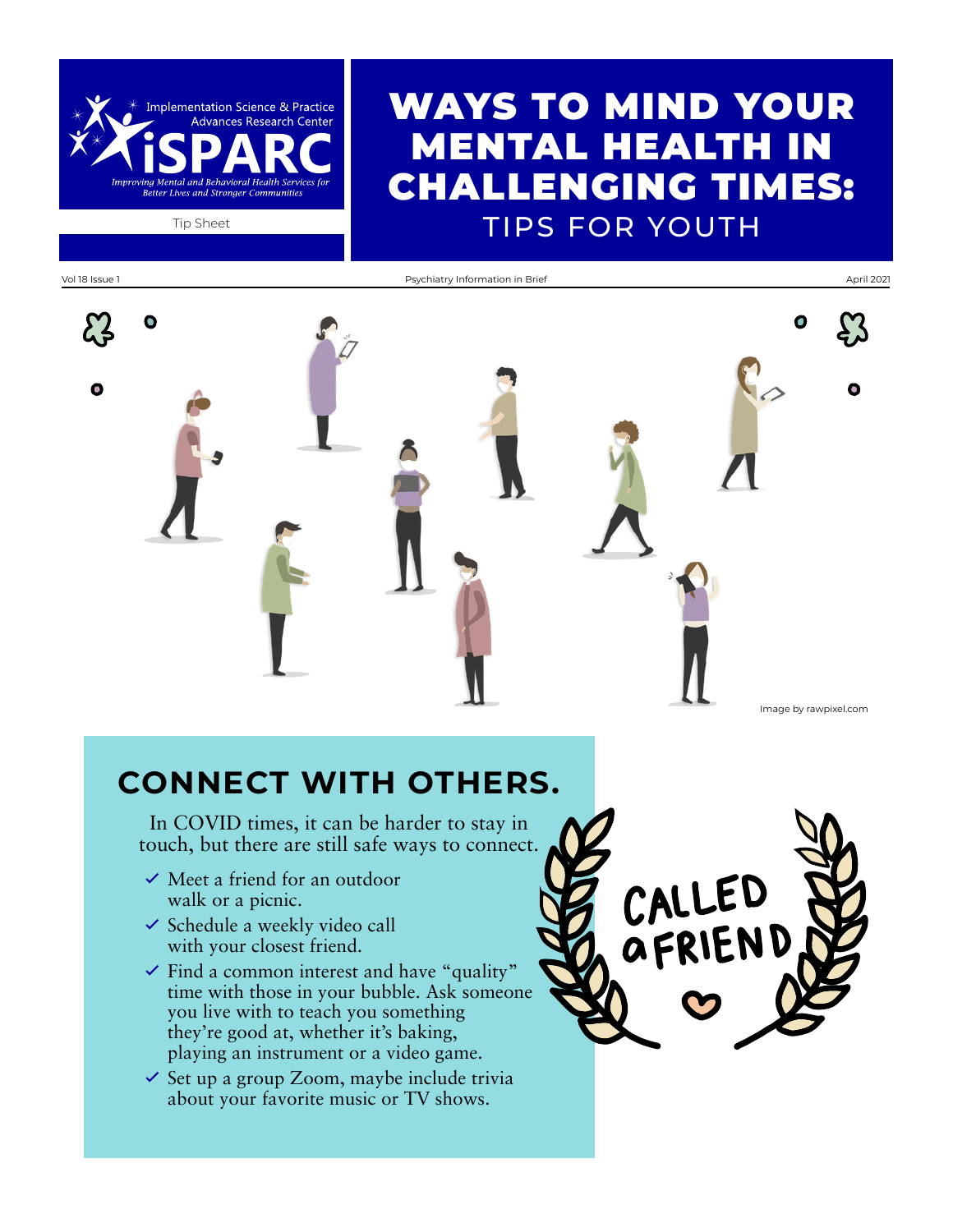

## **GET MOVING!**

Sometimes when you're fed up or worn out, the last thing you want to do is exercise. Finding one physical activity you like and doing it on a regular basis, can make a huge difference to how you feel.

- $\vee$  Re-create dances from TikTok, music videos or YouTube dance tutorials: the faster the pace the better!
- $\vee$  Take a walk. If you find walking boring, listen to music or a podcast as you go, or phone a friend.
- $\checkmark$  Look for equipment-free workouts online. These will vary in length and difficulty so sample a few to find a good fit for you.

### **HELP OTHERS.**

 The pandemic has led to a lot of need in the community. Helping others can give you chances to connect, get moving, and feel like you're making a difference, It can help you feel better. It might be a little harder to find ways to volunteer if you're under 18, but public libraries, schools, churches, and the American Red Cross are places youth and young adults can volunteer.

- $\vee$  Vaccination centers are looking for volunteers to help keep sites efficient and safe and to provide transport for community members to get to their appointments. About one-in-ten households in the U.S. sometimes don't have enough to eat: check out local food banks or community pantries/fridges to see how you can help.
- $\checkmark$  Choose a cause that's close to your heart, whether that's animal welfare, social justice, sports, mental health, or cancer prevention. Many organizations need remote volunteers to help fundraise, make phone calls or create content.
- $\checkmark$  Formal volunteering isn't the only way to help others. Offer to do yard work, babysit, or pick up groceries for neighbors or relatives if you want to create an instant feel-good moment!

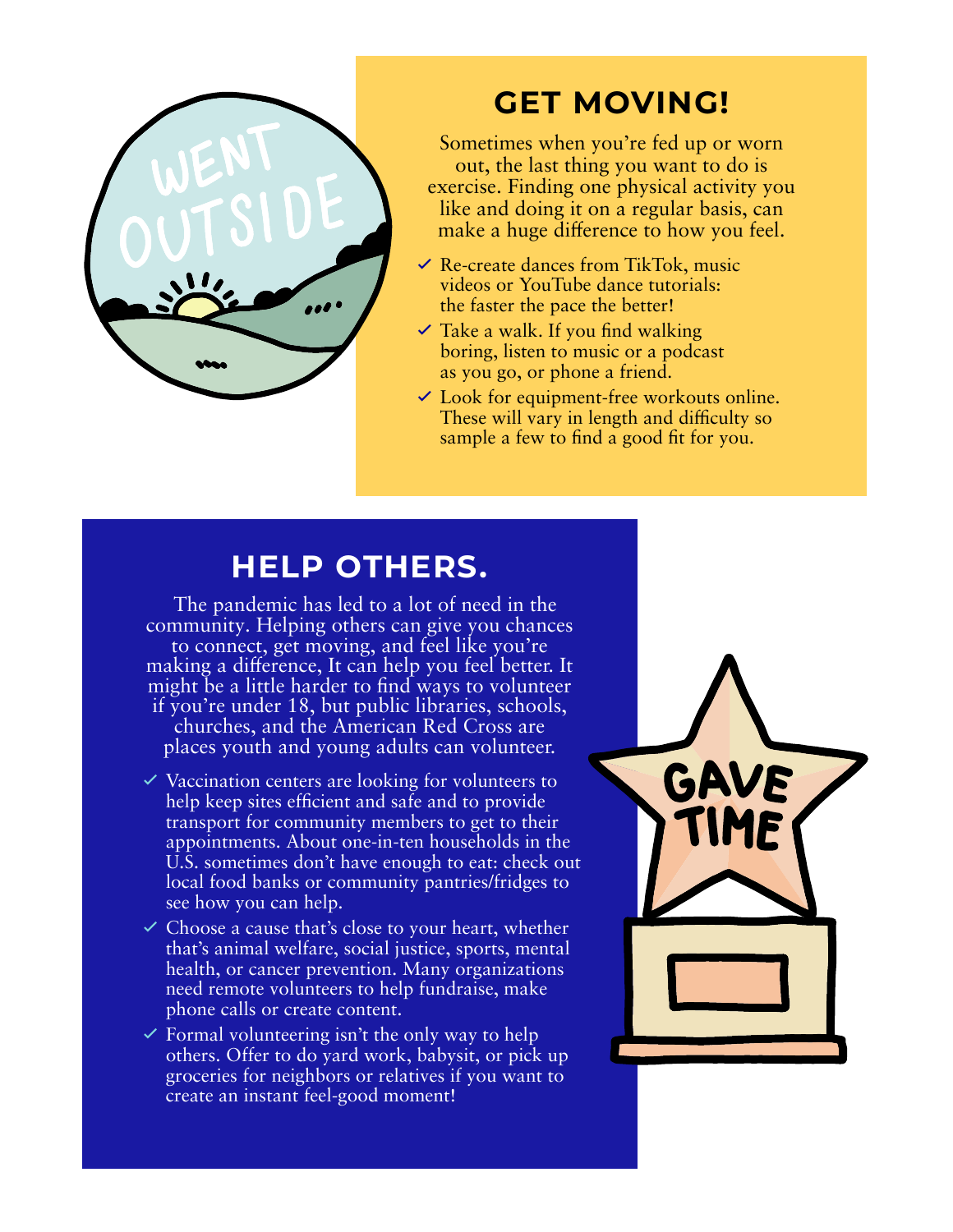



## **GIVE YOURSELF A BREAK.**

 You're living in a very strange time: a pandemic like this hasn't happened in 100 years. It's totally normal to feel stressed and uncertain.

*Next time you feel overwhelmed, try these tips:*

- $\checkmark$  Interrupt unhelpful thoughts: Do your thoughts tend to "run away from you" and you start to imagine the worst or say terrible things to yourself? If you catch yourself starting to go down that downward spiral, try to cut it off by distracting yourself for a while. That could be with TV, a book, or schoolwork, whatever gives you a break from those unpleasant thoughts.
- $\vee$  Practice being kind to yourself. You can be your own best friend or worst enemy! Instead of scolding yourself, try to replace that self-talk with a kinder version: take a deep breath and tell yourself "I know it's hard, that's ok, you're doing your best".
- $\checkmark$  Approach your experiences with curiosity. You might have heard about mindfulness: it's the practice of observing without judgment. There are lots of mindfulness apps that will guide you through the process of observing your thoughts and feelings in a calm, nonjudgmental way, so you can avoid being overwhelmed by them. *Check out the Resources on the next page.*